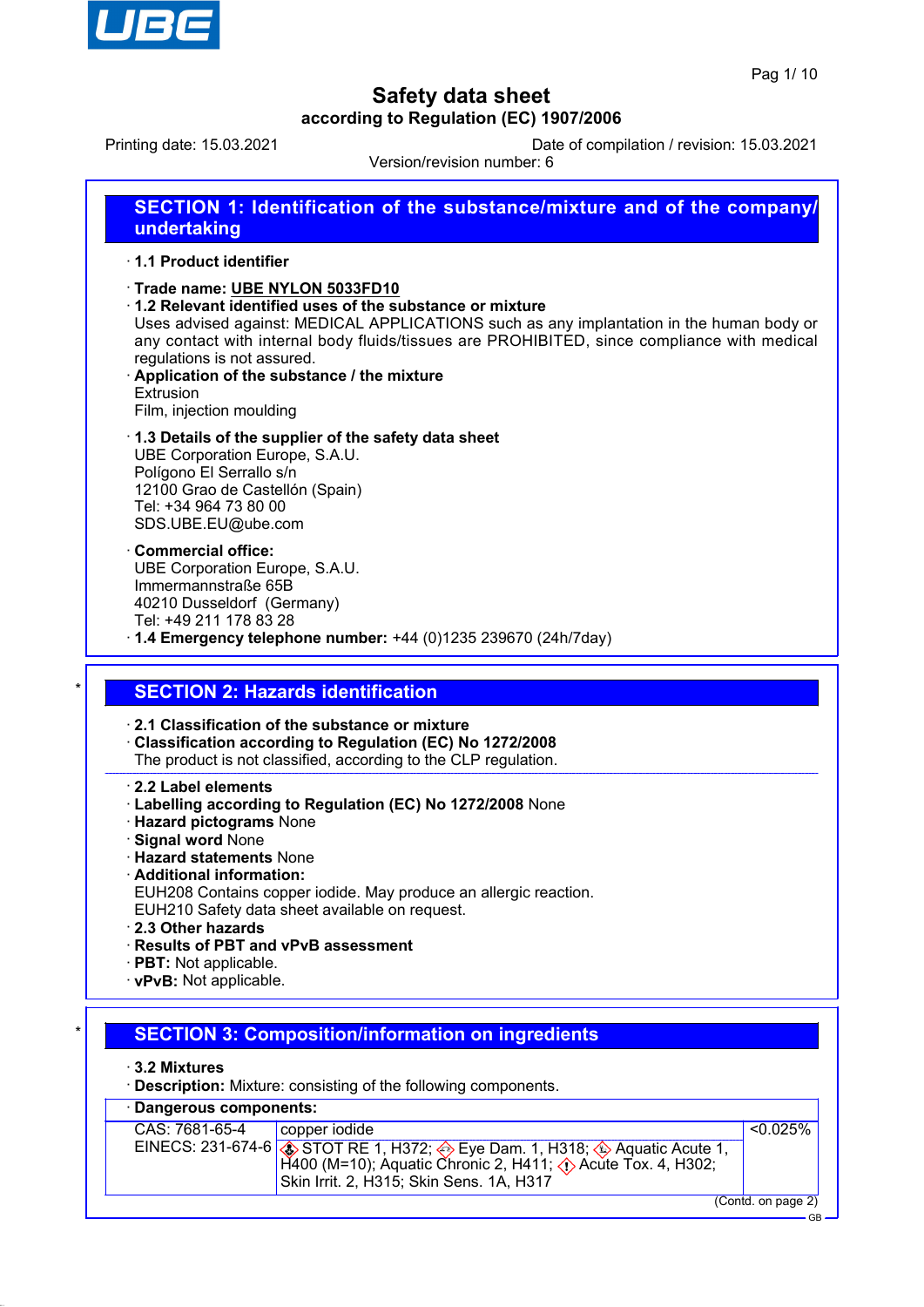

Printing date: 15.03.2021 Date of compilation / revision: 15.03.2021

Version/revision number: 6

### **Trade name: UBE NYLON 5033FD10**

|  |  |  | · Non dangerous components |
|--|--|--|----------------------------|
|--|--|--|----------------------------|

24993-04-2 Polyamide 6/66 **block of the set of the set of the set of the set of the set of the set of the set of the set of the set of the set of the set of the set of the set of the set of the set of the set of the set of** 

25038-54-4 Polyamide 6 <5%

Water spray

· **For safety reasons unsuitable extinguishing agents:** none

Additional information: For the wording of the listed hazard phrases refer to section 16.

## **SECTION 4: First aid measures**

| 4.1 Description of first aid measures      |                                                                                                 |
|--------------------------------------------|-------------------------------------------------------------------------------------------------|
| · General information:                     |                                                                                                 |
|                                            | Take affected persons out of danger area and lay down.                                          |
| To show SDS or label                       |                                                                                                 |
|                                            | Take affected persons out into the fresh air.                                                   |
|                                            | Remove contaminated clothing that are not attached to the skin                                  |
|                                            | Do not leave affected persons unattended.                                                       |
| Seek medical treatment.                    |                                                                                                 |
| · After inhalation:                        |                                                                                                 |
| Molten state:                              |                                                                                                 |
|                                            | If exposed to vapors from heating and molding material, remove to fresh air.                    |
|                                            | If symptoms, coughing and discomfort in nose and throat remain, get medical attention.          |
| · After skin contact:                      |                                                                                                 |
| Molten state:                              |                                                                                                 |
|                                            | Burns caused by molten material require hospital treatment.                                     |
|                                            | If redness, itching or burning sensation develops, get medical attention.                       |
| Remove contaminated clothing               |                                                                                                 |
|                                            | Immediately wash with water and soap and rinse thoroughly.                                      |
| Seek medical treatment.                    |                                                                                                 |
|                                            | Wash clothing before reuse. Properly clean shoes before reuse                                   |
| After eye contact:                         |                                                                                                 |
|                                            | Flush eyes with water for at least 15 minutes, keeping eyelids open.                            |
|                                            | Remove any contact lenses and open eyes wide apart. Continue to rinse                           |
| Call a doctor immediately.                 |                                                                                                 |
| · After swallowing:                        |                                                                                                 |
|                                            | If swallowed, rinse mouth with water (only if the person is conscious).                         |
|                                            | Rinse out mouth and then drink plenty of water.                                                 |
| Seek medical treatment.                    |                                                                                                 |
|                                            | 4.2 Most important symptoms and effects, both acute and delayed                                 |
|                                            | Irreversible dermatitis will occur if you do not wash affected skin immediately and thoroughly. |
|                                            | $\cdot$ 4.3 Indication of any immediate medical attention and special treatment needed          |
| No further relevant information available. |                                                                                                 |
|                                            |                                                                                                 |
|                                            | <b>SECTION 5: Firefighting measures</b>                                                         |
| ⋅ 5.1 Extinguishing media                  |                                                                                                 |
| Suitable extinguishing agents:             |                                                                                                 |
| Carbon dioxide                             |                                                                                                 |
| Fire-extinguishing powder                  |                                                                                                 |
| Foam                                       |                                                                                                 |

(Contd. on page 3)

GB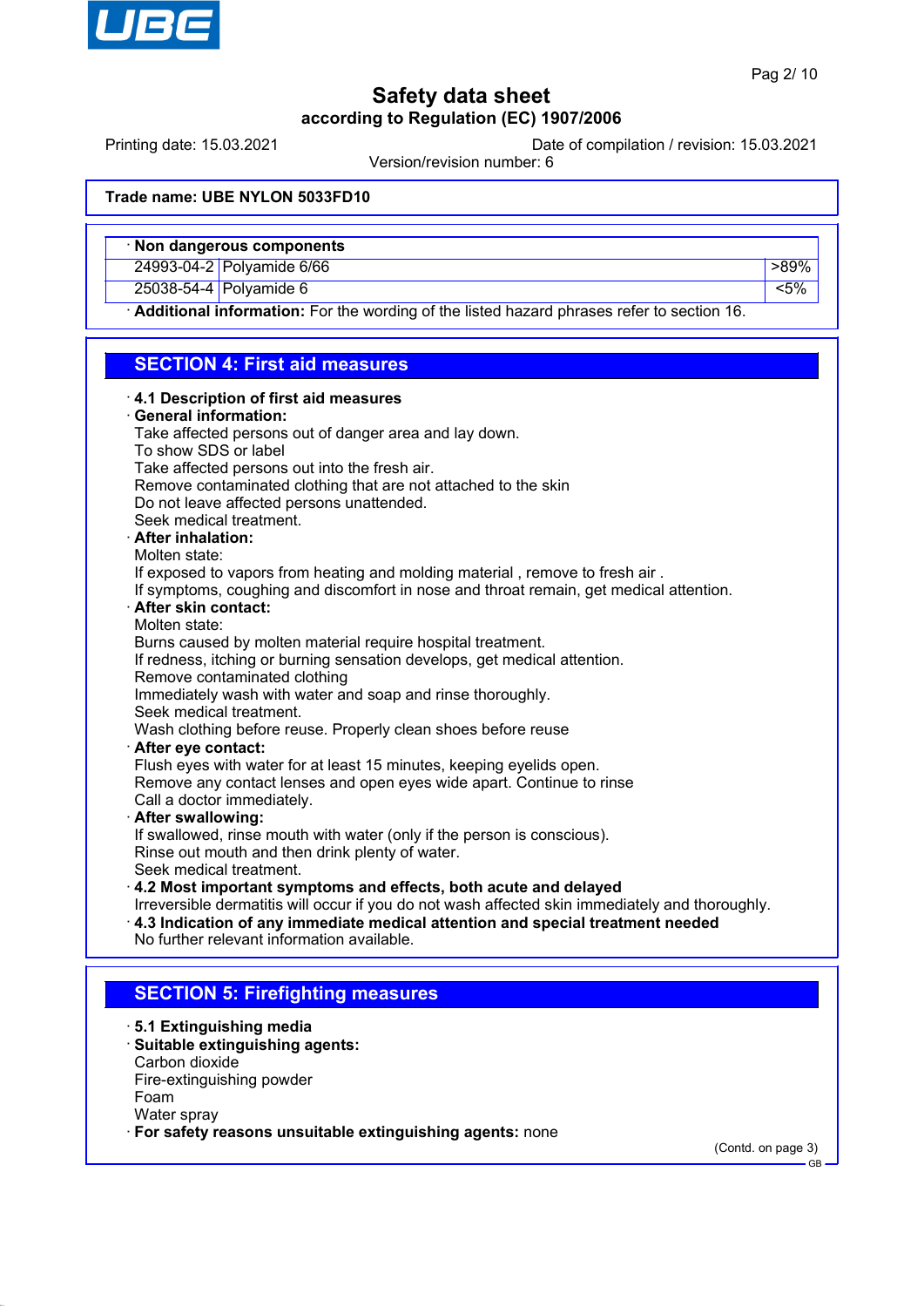

Printing date: 15.03.2021 Date of compilation / revision: 15.03.2021

Version/revision number: 6

### **Trade name: UBE NYLON 5033FD10**

· **5.2 Special hazards arising from the substance or mixture** The product is not classified as flammable, but will burn if involved in a fire, producing irritant or hazardous gas (iodine gas). Formation of toxic gases is possible during heating or in case of fire. Carbon monoxide (CO) Carbon Dioxide (CO2) Hydrogen cyanide (HCN) Ammonia (NH3) Halogen compounds · **5.3 Advice for firefighters** · **Protective equipment:** Wear self-contained respiratory protective device. Firefighters should wear appropriate protective equipment · **Additional information** Cool endangered receptacles with water spray. Collect contaminated fire fighting water separately. It must not enter the sewage system. **SECTION 6: Accidental release measures** · **6.1 Personal precautions, protective equipment and emergency procedures** Use personal protective equipment as indicated in paragraph 8 Stop leak if you can do so without risk Remove combustible materials Ensure adequate ventilation · **6.2 Environmental precautions:** Do not allow to enter sewers/ surface or ground water. · **6.3 Methods and material for containment and cleaning up:** Sweep up to prevent slipping on polymer pellets Dispose contaminated material as waste according to item 13. · **6.4 Reference to other sections** See Section 7 for information on safe handling. See Section 8 for information on personal protection equipment. See Section 13 for disposal information. **SECTION 7: Handling and storage** · **7.1 Precautions for safe handling** Keep away from foodstuffs, beverages and feed. Immediately remove all soiled and contaminated clothing Wash hands before breaks and at the end of work. Do not eat, drink, smoke or sniff while working. Melted state: Avoid skin contact with the liquefied material. Avoid breathing vapors / gases from molten material. · **Information about fire - and explosion protection:** Protect against electrostatic charges. · **7.2 Conditions for safe storage, including any incompatibilities** · **Storage:** · **Requirements to be met by storerooms and receptacles:** Store in cool, dry conditions in well sealed receptacles. Protect from heat and direct sunlight. · **Information about storage in one common storage facility:** Not required. · **Further information about storage conditions:** Protect from heat and direct sunlight. (Contd. on page 4) GB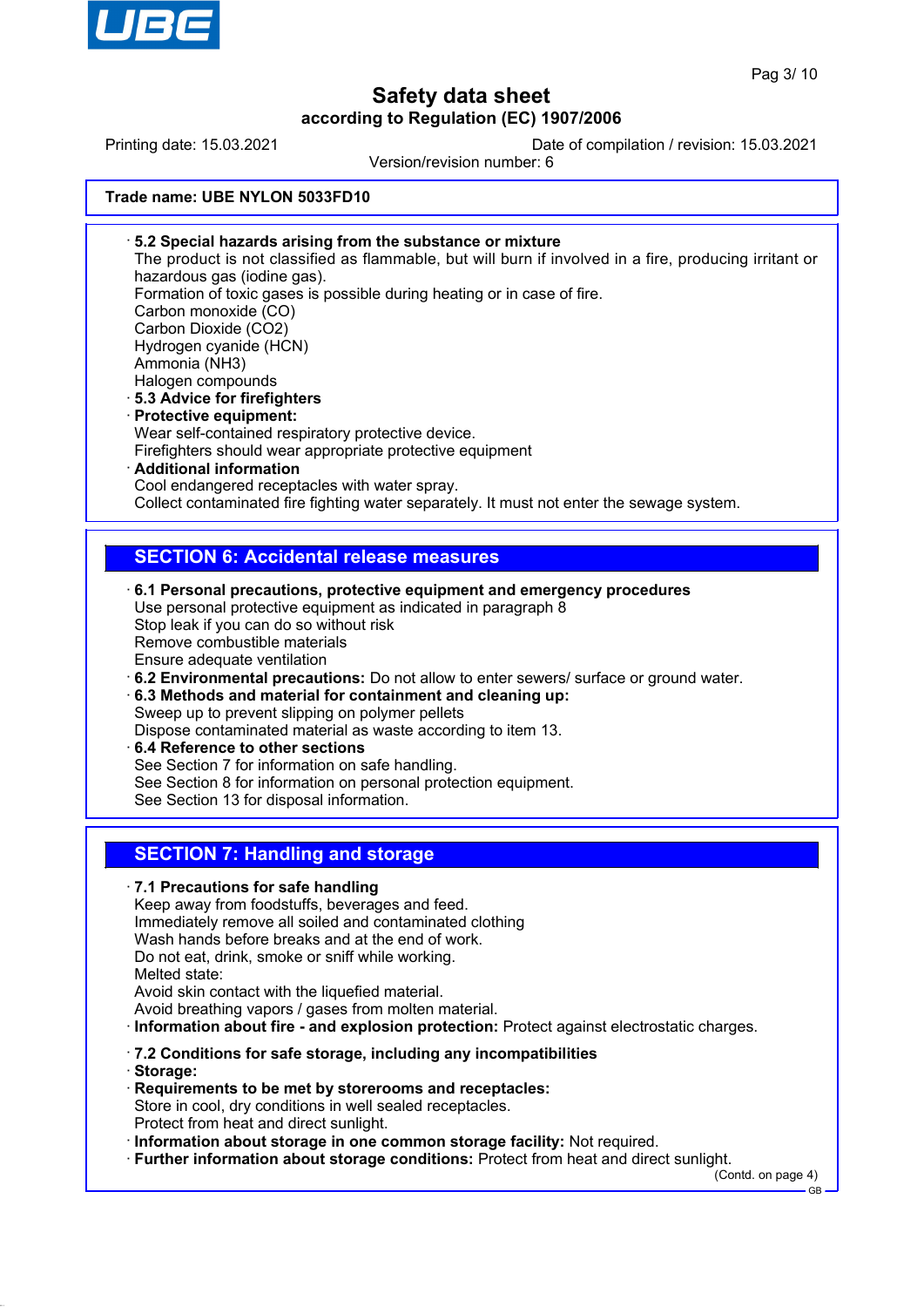

Printing date: 15.03.2021 Date of compilation / revision: 15.03.2021

Version/revision number: 6

### **Trade name: UBE NYLON 5033FD10**

· **7.3 Specific end use(s)** No further relevant information available.

## **SECTION 8: Exposure controls/personal protection**

#### · **8.1 Control parameters**

· **Ingredients with limit values that require monitoring at the workplace:**

#### **7681-65-4 copper iodide**

WEL (Great Britain) Short-term value: 2 mg/m<sup>3</sup>

- Long-term value: 1 mg/m<sup>3</sup> dusts and mists, as Cu
- 
- · **DNEL (workers)** Not available data. · **DNEL (general population)** No data.
- 
- · **PNECs** No available data.
- · **Additional information:** The lists valid during the making were used as basis.
- · **8.2 Exposure controls**
- · **Appropriate engineering controls**

Adequate ventilation should be maintained at handing.

Additionally, local exhaust ventilation recommended at melting process.

- No further data; see item 7.
- · **Individual protection measures, such as personal protective equipment**
- · **General protective and hygienic measures:**

Immediately remove all soiled and contaminated clothing

Wash hands before breaks and at the end of work.

In accordance with Directive 89/686/EEC on personal protective equipment

- · **Respiratory protection:**
- Not necessary if room is well-ventilated.
- Melted state:

Use suitable respiratory protective device in case of insufficient ventilation.

Wear a respirator conforming to EN140 at least with Type A filter.

· **Hand protection**

Molten state:



Protective gloves

The glove material has to be impermeable and resistant to the product/ the substance/ the preparation.

Due to missing tests no recommendation to the glove material can be given for the product/ the preparation/ the chemical mixture.

Selection of the glove material on consideration of the penetration times, rates of diffusion and the degradation

#### · **Material of gloves**

The selection of the suitable gloves does not only depend on the material, but also on further marks of quality and varies from manufacturer to manufacturer. As the product is a preparation of several substances, the resistance of the glove material can not be calculated in advance and has therefore to be checked prior to the application.

(Contd. on page 5)

GB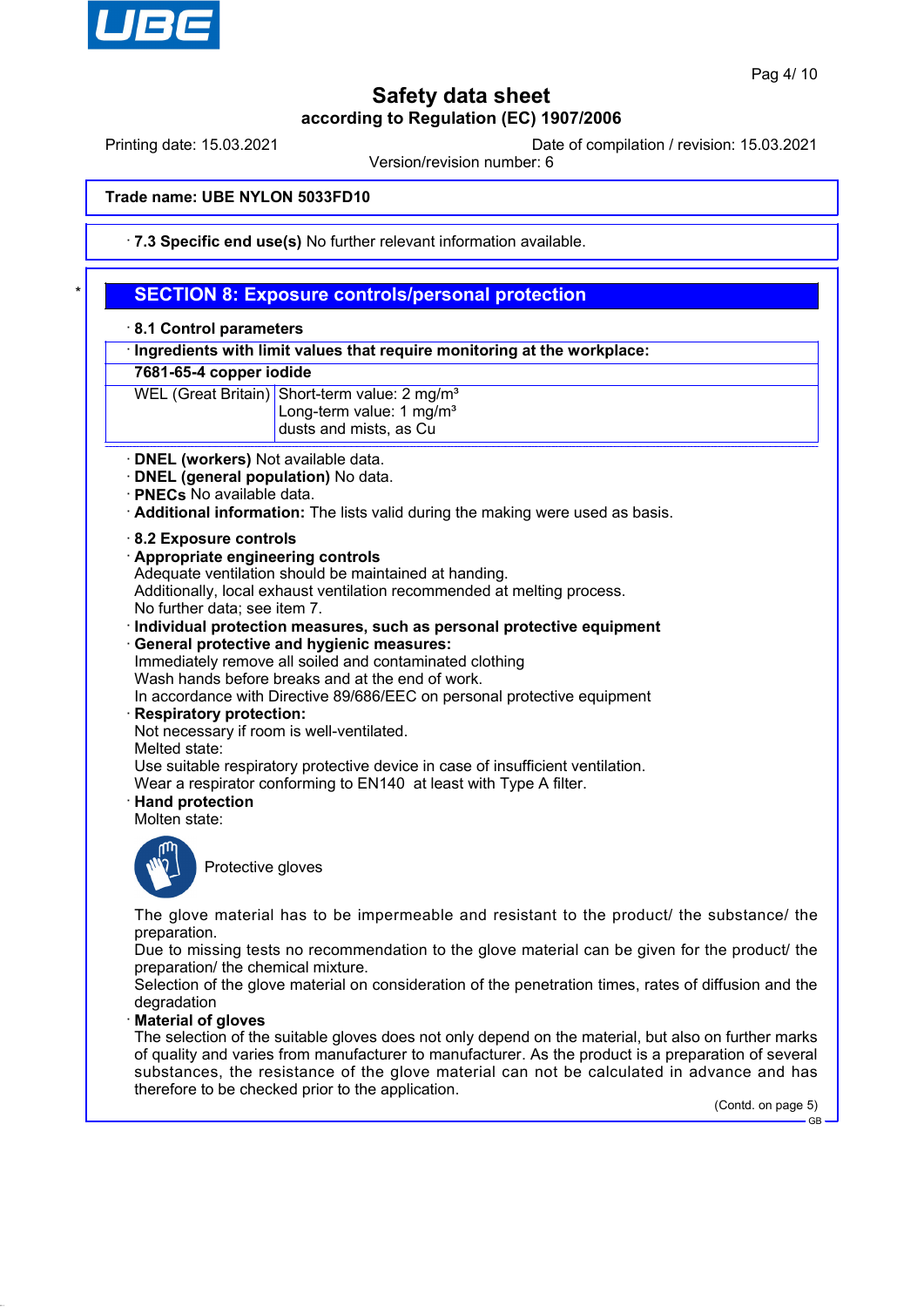

Printing date: 15.03.2021 Date of compilation / revision: 15.03.2021

Version/revision number: 6

### **Trade name: UBE NYLON 5033FD10**

· **Eye/face protection**



Tightly sealed goggles

Safety goggles should be worn. At treating hot polymer or molten polymer, face shield should be recommended.

· **Skin and body protection:**

Chemical resistant clothing

Boots

## **SECTION 9: Physical and chemical properties**

| .9.1 Information on basic physical and chemical properties |                                  |                    |
|------------------------------------------------------------|----------------------------------|--------------------|
| <b>General Information</b>                                 |                                  |                    |
| · Colour:                                                  | Natural                          |                    |
| · Odour:                                                   | Odourless                        |                    |
| Odour threshold:                                           | Not applicable                   |                    |
| · Melting point/freezing point:                            | 215-225 °C (PA6)                 |                    |
| · Boiling point or initial boiling point and               |                                  |                    |
| boiling range                                              | Not determined for mixture.      |                    |
| · Flammability                                             | Not determined for mixture.      |                    |
| <b>Lower and upper explosion limit</b>                     |                                  |                    |
| · Lower:                                                   | Not determined for mixture.      |                    |
| · Upper:                                                   | Not determined for mixture.      |                    |
| · Flash point:                                             | Not determined for mixture.      |                    |
| · Auto-ignition temperature:                               | Not determined for mixture.      |                    |
| · Decomposition temperature:                               | 325-350 °C (PA6)                 |                    |
|                                                            | Not determined for mixture.      |                    |
|                                                            | PA6: 325-350 °C                  |                    |
| ∙ pH                                                       | Not applicable for being a solid |                    |
| · Viscosity:                                               |                                  |                    |
| · Kinematic viscosity                                      | Not applicable.                  |                    |
| Dynamic:                                                   | Not applicable to solid          |                    |
| · Solubility                                               |                                  |                    |
| · water:                                                   | Insoluble.                       |                    |
| · Partition coefficient n-octanol/water (log               |                                  |                    |
| value)                                                     | Not determined.                  |                    |
| · Vapour pressure:                                         | Not applicable for being a solid |                    |
| · Density and/or relative density                          |                                  |                    |
| · Density:                                                 | Not determined.                  |                    |
| · Relative density                                         | Not determined for mixture.      |                    |
|                                                            | PA6: 1.13-1.15                   |                    |
| · Vapour density                                           | Not applicable for being a solid |                    |
| · 9.2 Other information                                    |                                  |                    |
| · Appearance:                                              |                                  |                    |
| $\cdot$ Form:                                              | <b>Pellets</b>                   |                    |
| · Important information on protection of health            |                                  |                    |
| and environment, and on safety.                            |                                  |                    |
| · Ignition temperature                                     | $>400$ °C                        |                    |
|                                                            |                                  | (Contd. on page 6) |
|                                                            |                                  | $-$ GB $-$         |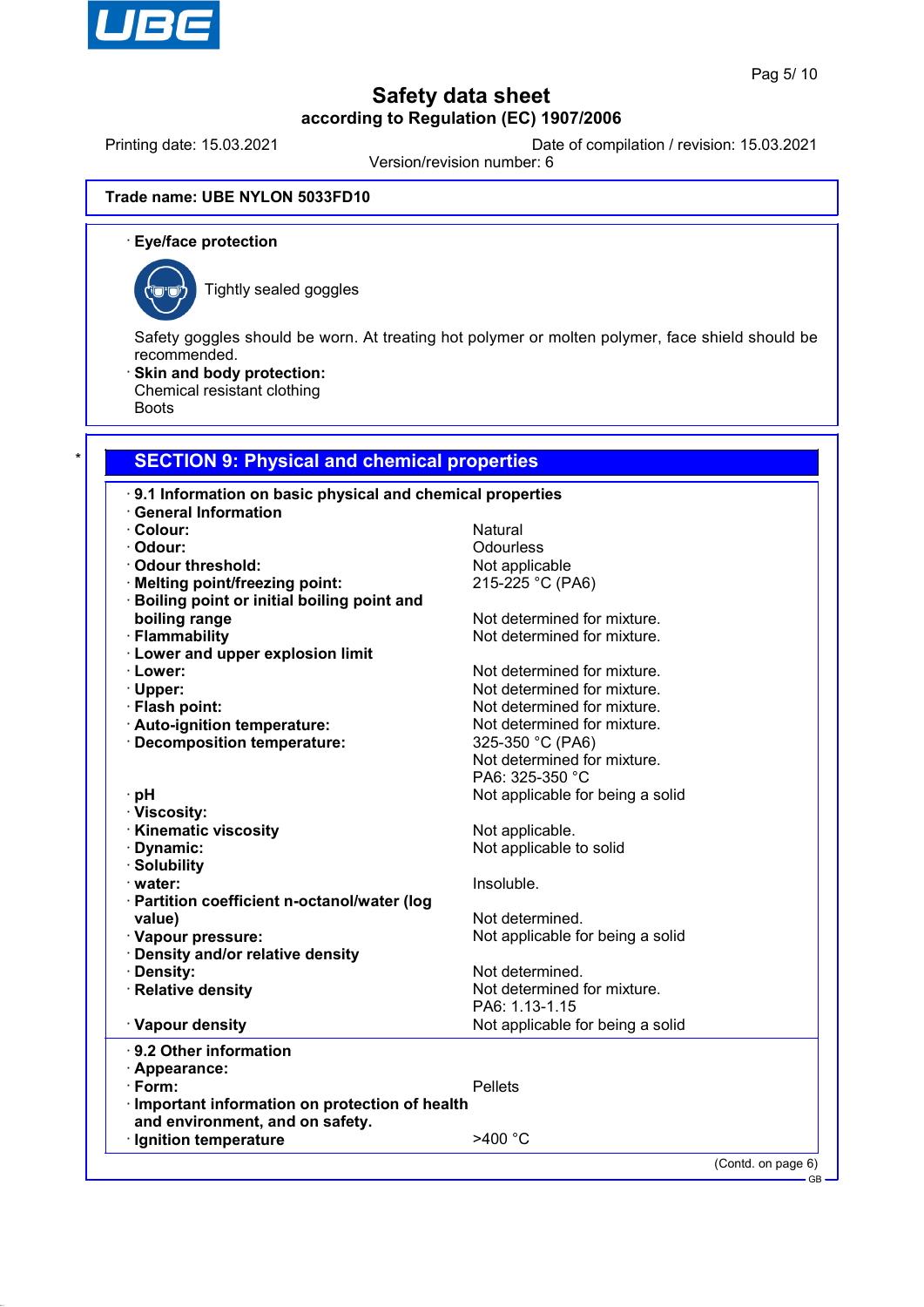

Printing date: 15.03.2021 Date of compilation / revision: 15.03.2021

Version/revision number: 6

### **Trade name: UBE NYLON 5033FD10**

| <b>Explosive properties:</b><br>· Freezing point | Product does not present an explosion hazard. |  |  |
|--------------------------------------------------|-----------------------------------------------|--|--|
| <b>Oxidising properties</b>                      | No oxidising properties                       |  |  |
| <b>Evaporation rate</b>                          | Cul: 10 mmHg (656 °C)                         |  |  |
|                                                  | Not applicable because it is a solid mixture  |  |  |
| Information with regard to physical hazard       |                                               |  |  |
| classes                                          |                                               |  |  |
| · Explosives                                     | <b>None</b>                                   |  |  |
| · Flammable gases                                | <b>None</b>                                   |  |  |
| · Aerosols                                       | <b>None</b>                                   |  |  |
| Oxidising gases                                  | <b>None</b>                                   |  |  |
| <b>Gases under pressure</b>                      | <b>None</b>                                   |  |  |
| · Flammable liquids                              | None                                          |  |  |
| $\cdot$ Flammable solids                         | <b>None</b>                                   |  |  |
| $\cdot$ Self-reactive substances and mixtures    | <b>None</b>                                   |  |  |
| · Pyrophoric liquids                             | <b>None</b>                                   |  |  |
| · Pyrophoric solids                              | <b>None</b>                                   |  |  |
| · Self-heating substances and mixtures           | None                                          |  |  |
| Substances and mixtures, which emit              |                                               |  |  |
| flammable gases in contact with water            | <b>None</b>                                   |  |  |
| <b>⋅ Oxidising liquids</b>                       | None                                          |  |  |
| Oxidising solids                                 | <b>None</b>                                   |  |  |
| · Organic peroxides                              | None                                          |  |  |
| Corrosive to metals                              | None                                          |  |  |
| · Desensitised explosives                        | None                                          |  |  |

## **SECTION 10: Stability and reactivity**

· **10.1 Reactivity** No additional information available

· **10.2 Chemical stability** Stable under ordinary conditions of use and storage.

· **Thermal decomposition / conditions to be avoided:**

No decomposition if used according to specifications.

· **10.3 Possibility of hazardous reactions** Overheat causes decomposition of it and generate toxic substances such as KO, HI, CuO (decomposed at 350-400°C in the atmosphere).

· **10.4 Conditions to avoid** Avoid heat, flames, sparks and other sources of ignition.

· **10.5 Incompatible materials:**

Strong acids

Reacts with oxidising agents.

strong bases

· **10.6 Hazardous decomposition products:** Iodine compounds Hydrogen iodide (HI) Carbon dioxide Carbon monoxide

CuO

(Contd. on page 7)

GB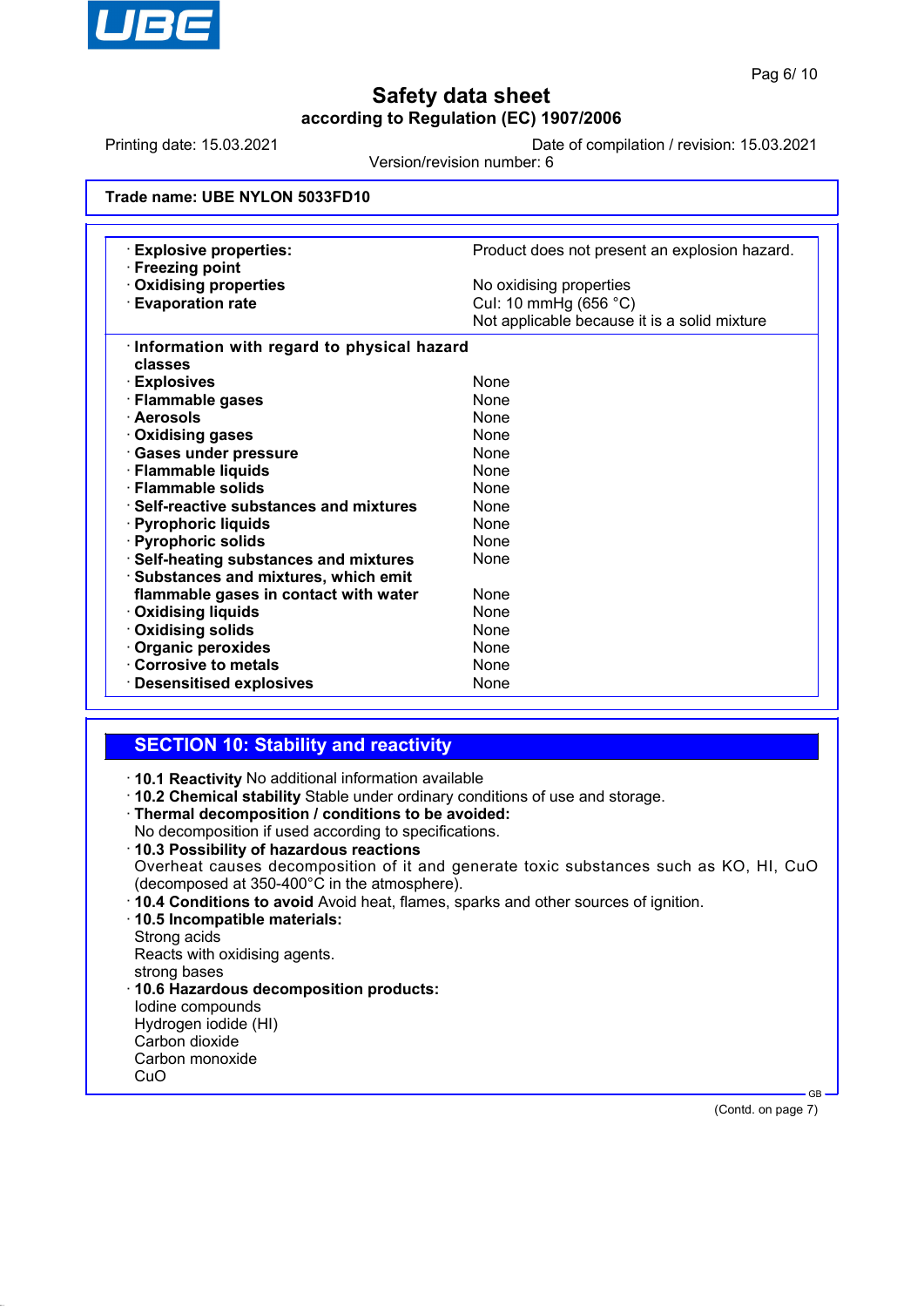

Printing date: 15.03.2021 Date of compilation / revision: 15.03.2021

Version/revision number: 6

### **Trade name: UBE NYLON 5033FD10**

### **SECTION 11: Toxicological information** · **11.1 Information on hazard classes as defined in Regulation (EC) No 1272/2008** · **Acute toxicity** Based on available data, the classification criteria are not met. · **LD/LC50 values relevant for classification: 7681-65-4 copper iodide** Oral LD50 300-2,000 mg/kg (rat) Dermal LD50 >2,000 mg/kg (rat) (OECD 402) **Skin corrosion/irritation** Mixture: Light skin irritation (CuI) · **Serious eye damage/irritation** Mixture: CuI Corrosive to eye (rabbit, OECD 405) · **Respiratory or skin sensitisation** Mixture: CuI: Skin sensitizing (Guinea pig maximization test) Germ cell mutagenicity CuI: Ames test: negative In vivo micronucleus: negative In vivo unscheduled DNA synthesis: negative · **Carcinogenicity** Based on available data, the classification criteria are not met. · **Reproductive toxicity** Based on available data, the classification criteria are not met. · **STOT-single exposure** Based on available data, the classification criteria are not met. · **STOT-repeated exposure** Based on available data, the classification criteria are not met. · **Aspiration hazard** Based on available data, the classification criteria are not met. · **Other information (about experimental toxicology):** Aspiration hazard: Not classified (not futher relevant information available) · **Additional toxicological information:** · **Acute effects (acute toxicity, irritation and corrosivity)** CuI: Respiratory tract irritation is reported. · **Repeated dose toxicity** CuI: Thyroid hormone levels increase in both sexes treated with 100 mg/L iodine. (rat, OECD 408) · **CMR effects (carcinogenity, mutagenicity and toxicity for reproduction)** No further relevant information available. · **11.2 Information on other hazards** · **Endocrine disrupting properties** None of the ingredients is listed.

**SECTION 12: Ecological information** 

· **12.1 Toxicity**

· **Aquatic toxicity:** No further relevant information available.

(Contd. on page 8)

GB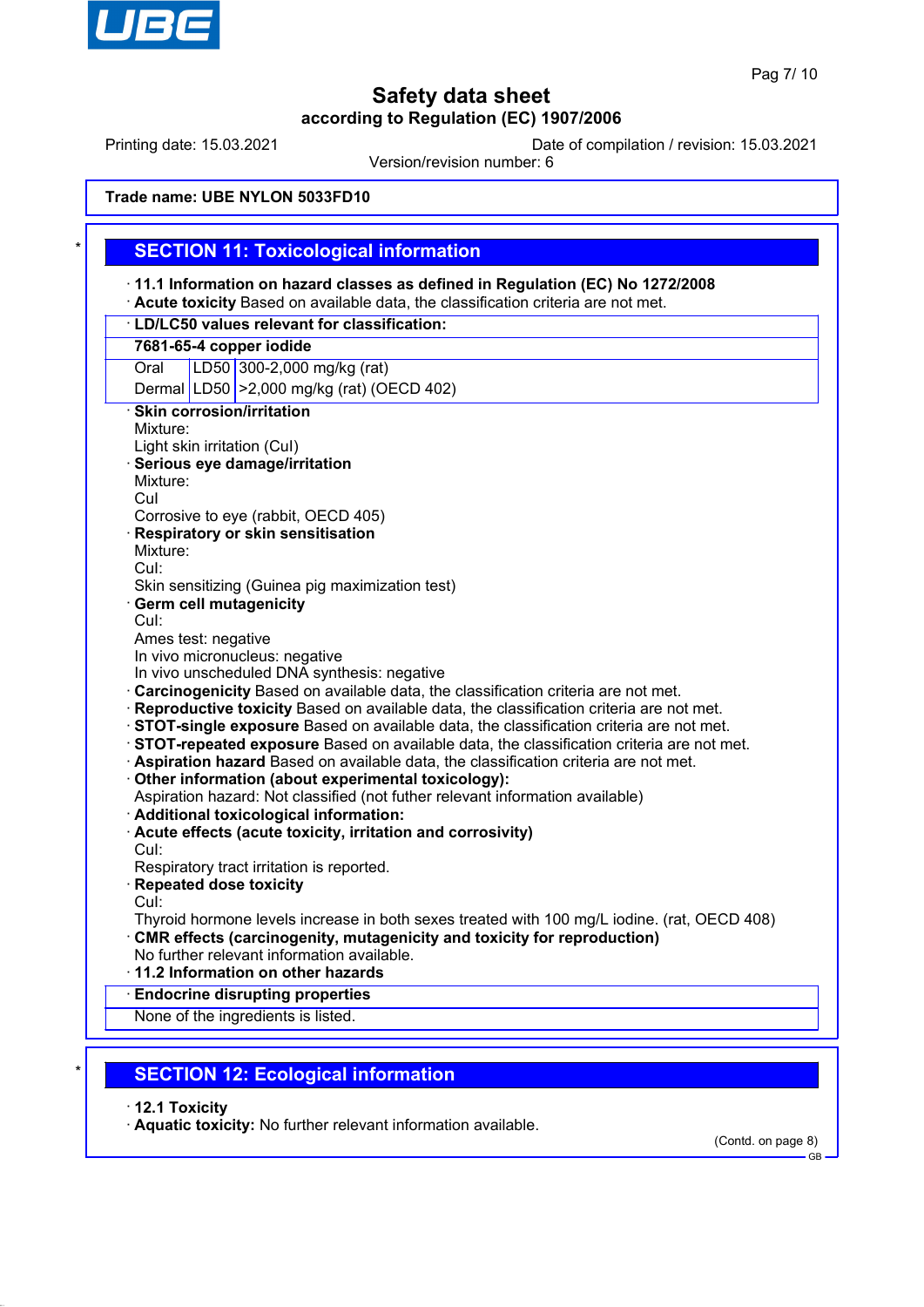

Printing date: 15.03.2021 Date of compilation / revision: 15.03.2021

Version/revision number: 6

#### **Trade name: UBE NYLON 5033FD10**

- · **12.2 Persistence and degradability**
	- Mixture: No information available
- KI: Soluble in water (148 g/100g Water at 25 ºC)
- · **12.3 Bioaccumulative potential** No further relevant information available.
- · **12.4 Mobility in soil** No further relevant information available.
- · **12.5 Results of PBT and vPvB assessment**
- · **PBT:** Not applicable.
- · **vPvB:** Not applicable.
- · **12.6 Endocrine disrupting properties**

The product does not contain substances with endocrine disrupting properties.

- · **12.7 Other adverse effects**
- · **Additional ecological information:**
- · **General notes:**

Water hazard class 2 (German Regulation) (Self-assessment): hazardous for water Do not allow product to reach ground water, water course or sewage system. Danger to drinking water if even small quantities leak into the ground.

## **SECTION 13: Disposal considerations**

### · **13.1 Waste treatment methods**

· **Recommendation**

Disposal must be made according to official regulations.

Must be specially treated adhering to official regulations.

Chemical residues generally count as special waste

Must not be disposed together with household garbage. Do not allow product to reach sewage system.

#### · **Uncleaned packaging:**

**Recommendation:** Disposal must be made according to official regulations.

| <b>SECTION 14: Transport information</b>                               |                 |                    |
|------------------------------------------------------------------------|-----------------|--------------------|
| 14.1 UN number or ID number<br>· ADR, ADN, IMDG, IATA                  | Not applicable  |                    |
| 14.2 UN proper shipping name<br><b>ADR, ADN, IMDG, IATA</b>            | Not applicable  |                    |
| 14.3 Transport hazard class(es)                                        |                 |                    |
| · ADR, ADN, IMDG, IATA<br>· Class                                      | Not applicable  |                    |
| 14.4 Packing group<br>· ADR, IMDG, IATA                                | Not applicable  |                    |
| 14.5 Environmental hazards:<br>$\cdot$ Marine pollutant:               | No.             |                    |
| 14.6 Special precautions for user                                      | Not applicable. |                    |
| 14.7 Maritime transport in bulk according to<br><b>IMO instruments</b> | Not applicable. |                    |
|                                                                        |                 | (Contd. on page 9) |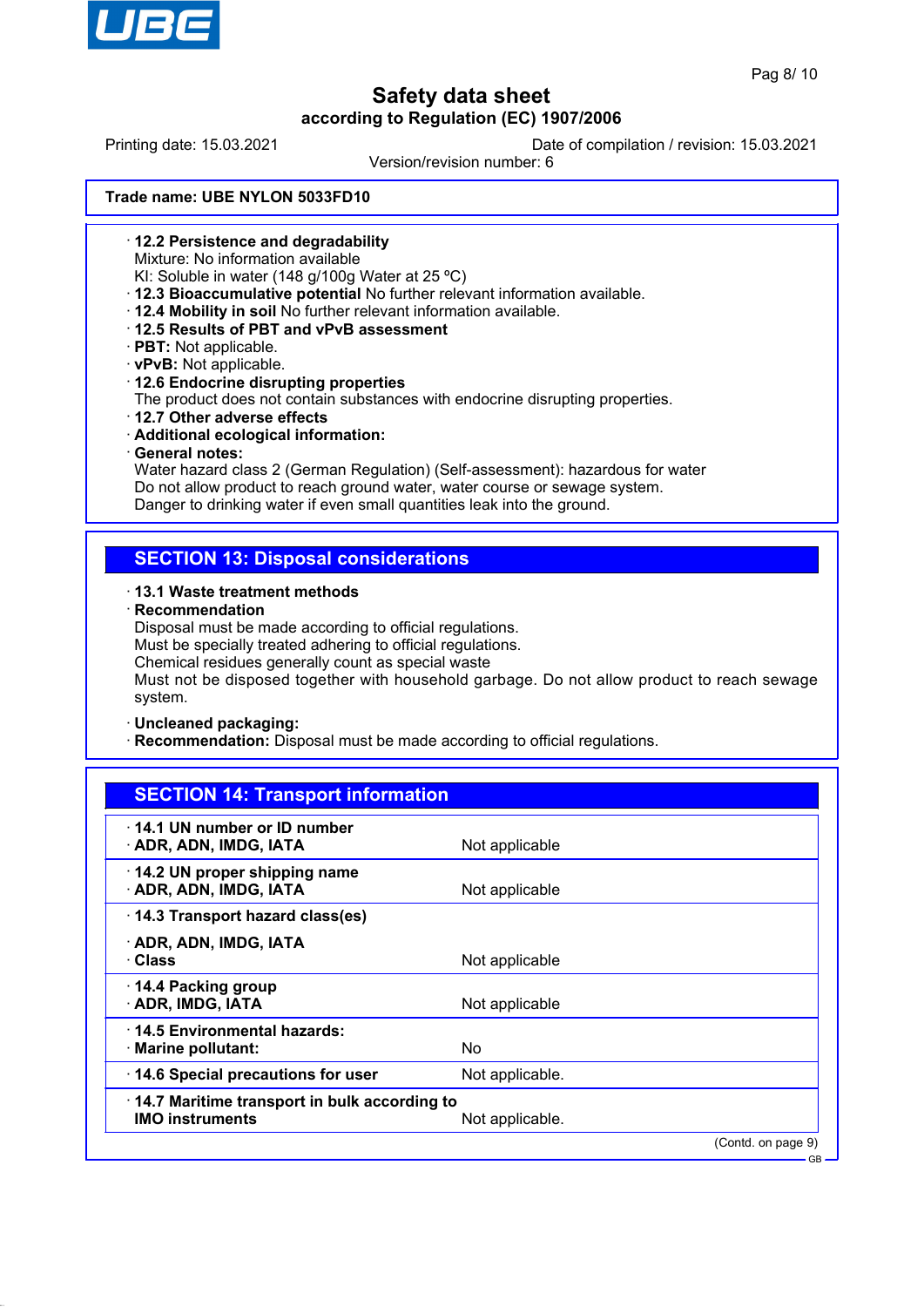

Printing date: 15.03.2021 Date of compilation / revision: 15.03.2021

Version/revision number: 6

#### **Trade name: UBE NYLON 5033FD10**

· **UN "Model Regulation":** Not applicable

## **SECTION 15: Regulatory information**

- · **15.1 Safety, health and environmental regulations/legislation specific for the substance or mixture**
- No further relevant information available.
- · **Directive 2012/18/EU**
- · **Named dangerous substances ANNEX I** None of the ingredients is listed.
- · **15.2 Chemical safety assessment:** A Chemical Safety Assessment has not been carried out.

## **SECTION 16: Other information**

The mixture is self-classified on the basis of available information on the ingredients. This information is based on our present knowledge. However, this shall not constitute a guarantee for any specific product features and shall not establish a legally valid contractual relationship.

#### · **Relevant phrases**

H302 Harmful if swallowed.

- H315 Causes skin irritation.
- H317 May cause an allergic skin reaction.
- H318 Causes serious eye damage.
- H372 Causes damage to organs through prolonged or repeated exposure.

H400 Very toxic to aquatic life.

H411 Toxic to aquatic life with long lasting effects.

#### · **Training hints**

Specific training of workers to comply with the requirements specified in the Safety Data Sheet is required.

#### · **Department issuing SDS:** Product Liability group

· **Contact:** Contact with business unit for any issue related to the safety data sheet

#### · **Abbreviations and acronyms:**

ADR: Accord relatif au transport international des marchandises dangereuses par route (European Agreement Concerning the International Carriage of Dangerous Goods by Road) IMDG: International Maritime Code for Dangerous Goods IATA: International Air Transport Association GHS: Globally Harmonised System of Classification and Labelling of Chemicals EINECS: European Inventory of Existing Commercial Chemical Substances ELINCS: European List of Notified Chemical Substances CAS: Chemical Abstracts Service (division of the American Chemical Society) DNEL: Derived No-Effect Level (REACH) PNEC: Predicted No-Effect Concentration (REACH) LC50: Lethal concentration, 50 percent LD50: Lethal dose, 50 percent PBT: Persistent, Bioaccumulative and Toxic vPvB: very Persistent and very Bioaccumulative Acute Tox. 4: Acute toxicity – Category 4 Skin Irrit. 2: Skin corrosion/irritation – Category 2 Eye Dam. 1: Serious eye damage/eye irritation – Category 1 Skin Sens. 1A: Skin sensitisation – Category 1A STOT RE 1: Specific target organ toxicity (repeated exposure) – Category 1 Aquatic Acute 1: Hazardous to the aquatic environment - acute aquatic hazard – Category 1 Aquatic Chronic 2: Hazardous to the aquatic environment - long-term aquatic hazard – Category 2 · **Sources** Safety data sheets of raw material suppliers. · **\* Data compared to the previous version altered.** Section 2: Information regarding additional data.

(Contd. on page 10)

GB